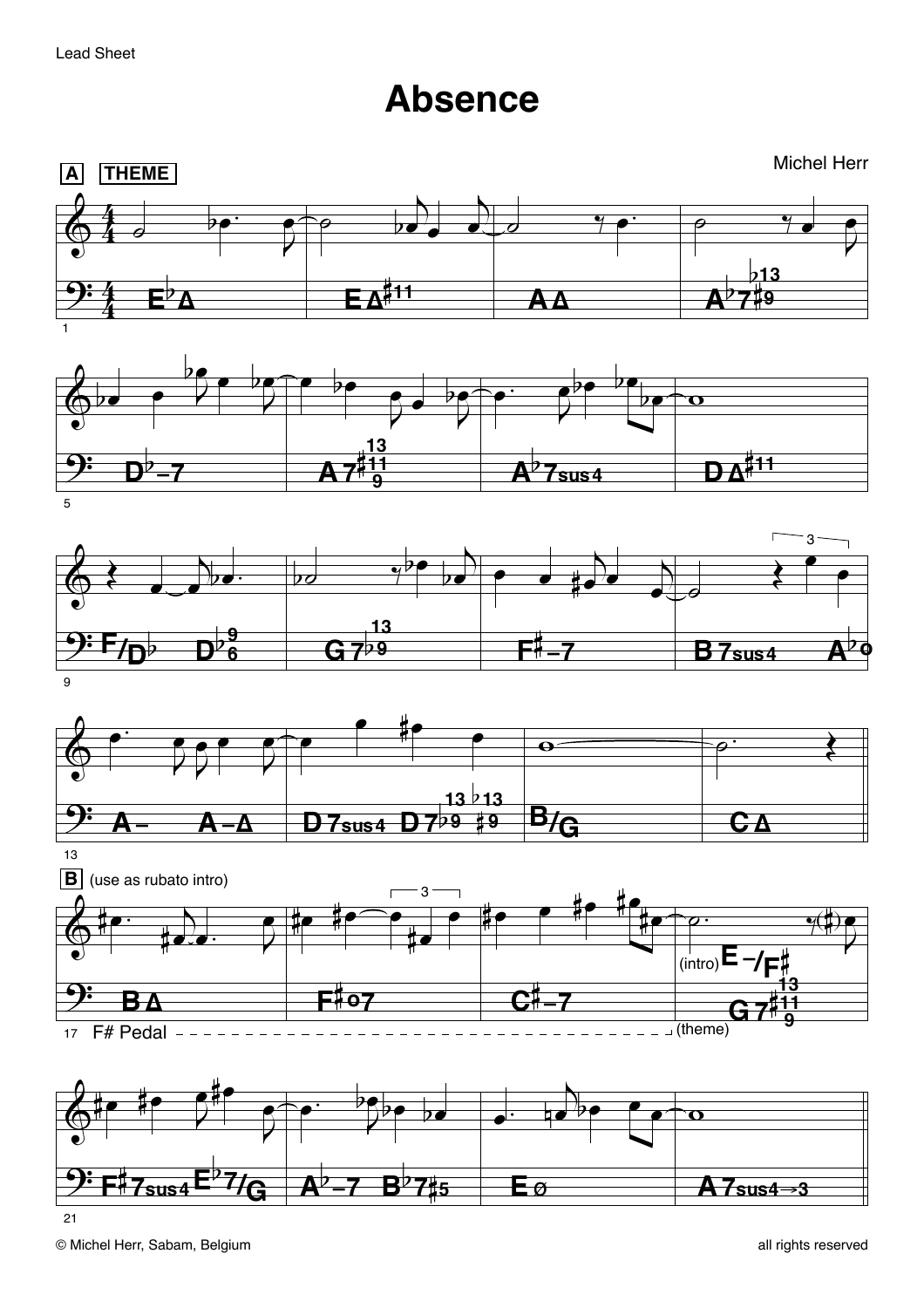

 $25$ 



29



33



 $\overline{37}$ 



to solos